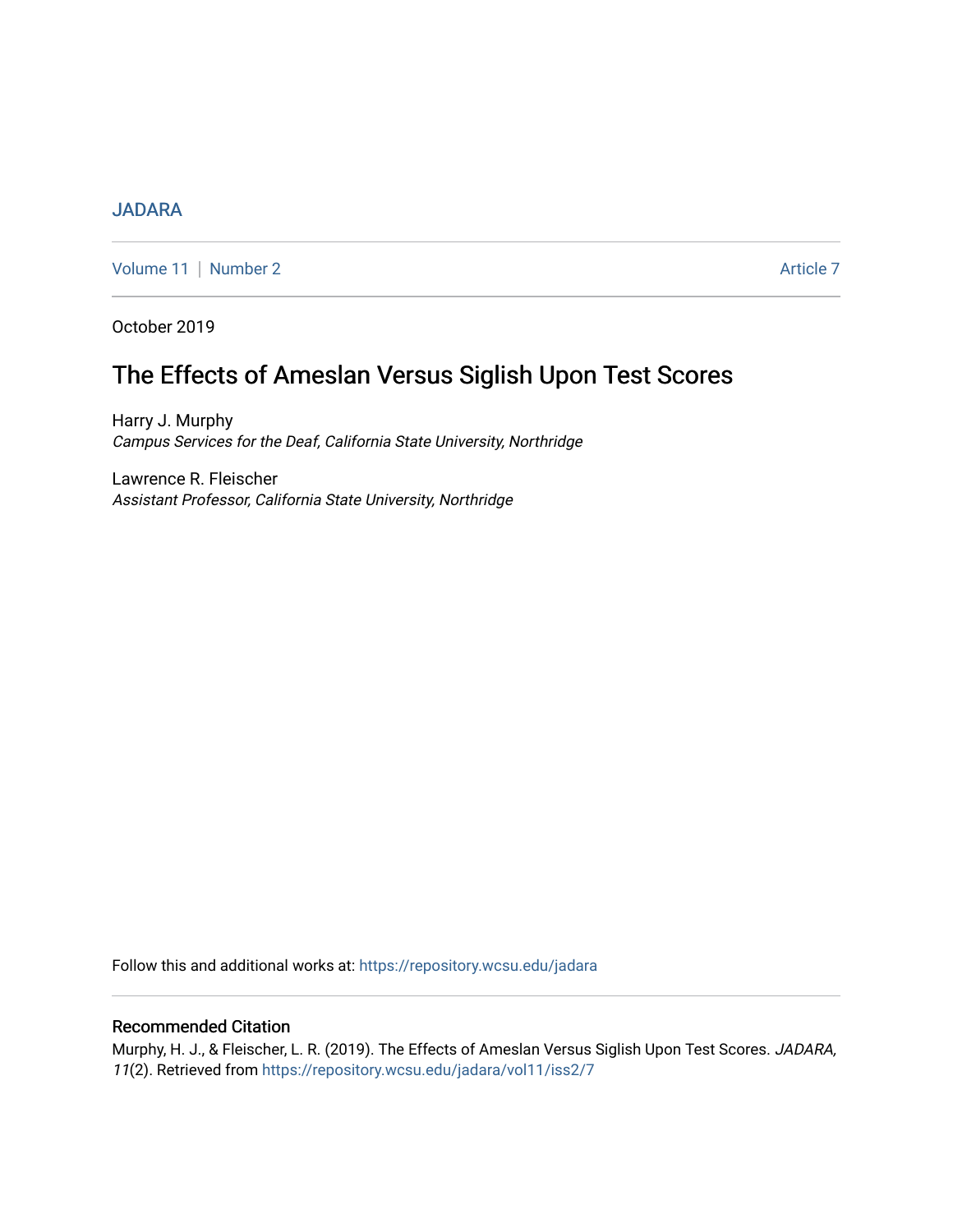# THE EFFECTS OF AMESLAN VERSUS SIGLISH UPON TEST SCORES

Harty J. Murphy, Ed.D. and Lawrence R. Fleischer, Ed.D. .

In a study by Fleischer and Cottrell (1976) it was found that material interpreted to deaf subjects in a sign language system known as American Sign Lanpage (Ameslan) resulted in significantly higher test scores than material interpreted in another system known as Signed English (Siglish). Subjects for this study were 40 deaf students registered through Campus Services for the Deaf at CSUN. Fant (1972) has defined Ameslan (ASL) and Siglish:

 $ASL - "It is the sign language used by nearly all (signing)  $\text{deaf people}$$ in the United States. It does not follow the English grammatical scheme and is a wholly different language from English."

Siglish - "Siglish is a sign language that follows the English grammatical system. It is English presented visually on the hands, rather than orally by the voice."

Fant (1974-75) has further explained Ameslan in this way:

"Ameslan is a legitimate language in and of itself. That is to say, it is not based on English, but stands by itself, on its own feet. If English did not exist, Ameslan could still exist, just as French or Spanish exist independently of English."

The above finding of Ameslan superiority has significance for those who are responsible for the delivery of interpreting services to deaf students

Dr. Murphy is Administrator, Campus Services for the Deaf, California State University, North Ridge; Dr. Fleischer is Assistant Professor, California State University, North Ridge.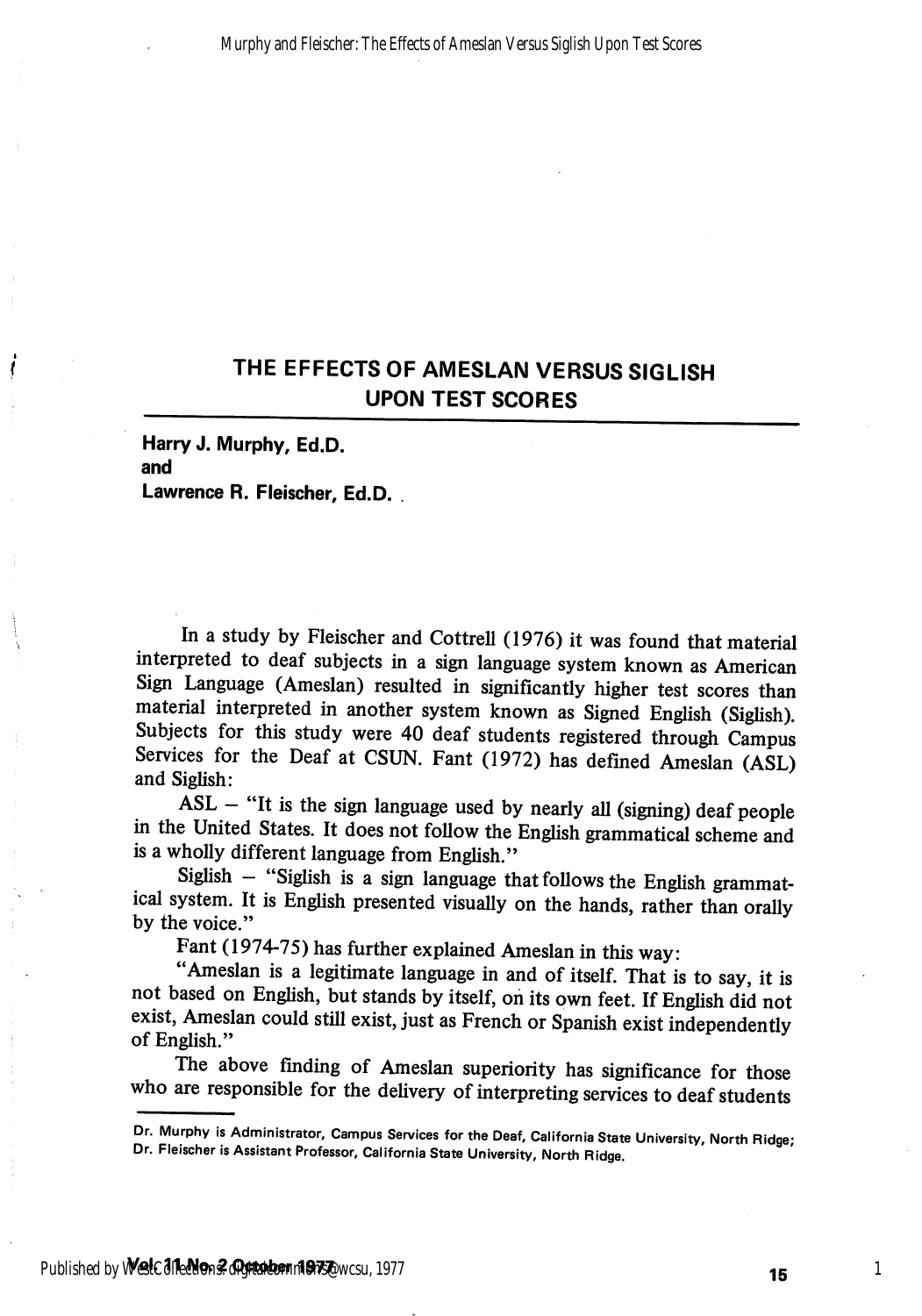#### THE EFFECTS OF AMESLAN VERSUS SIGLISH UPON TEST SCORES

in postsecondary institutions, and the training of individuals in sign language and interpreting, including the preparation of media to support training activities.

There are immediate implications for the practices at CSUN, where there are two sign language classes in Ameslan, and two interpreting classes which deal with both Ameslan and Siglish. In addition, CSUN is a founding member of the National Interpreter Training Consortium and is responsible for the training of interpreters in nine western states.

Because of current widespread interest in the training of interpreters across the country, it was felt that a second study comparing Ameslan and Siglish might be conducted because (1) the Fleischer and Cottrell study used high school level material, and results might be different if college level material were used, and (2) the first study did not consider the sign language preference (Amelan or Siglish) of the deaf subjects which could also be a factor in the resulting test scores. It might have been possible in the first study, for example, that a predominant number of students preferred Ames lan.

Therefore, it seemed appropriate to conduct a second study which used college level lectures, and which controlled for sign language preference of the deaf consumer before strong conclusions could be drawn regarding:

1) Delivery of interpreter services;

2) Sign language and interpreter training.

It was predicted that there would be no significant differences in test scores between those receiving Ameslan treatment versus those receiving Siglish treatment regardless of their stated preference.

#### Methodology

Two lectures were scripted and audiotaped by two CSUN professors in their respective areas of expertise. These professors did not know sign lan guage, and no changes were made in the way they would normally deliver a lecture. The lectures were on "Heat Transfer" (approximately 15 minutes) and "Education and Cultural Differences as Reflected in the Education of the Mexican American" (approximately 25 minutes). Each professor con structed a 10-item multiple choice test based on the lecture.

Deaf students enrolled at CSUN during the fall semester of 1975 were invited to participate in this study. All subjects had a better ear hearing loss of greater than 80 dB.

Each deaf student stated a sign language preference on the basis of his preferred "reading" of signs when communicating with deaf friends in a soc ial setting. If a subject indicated equal satisfaction with the two sign language modes, a coin toss determined his inclusion in a research group.

A total of 29 deaf students participated in this study, of whom 16 pre ferred Ameslan and 13 preferred Siglish.

ŧ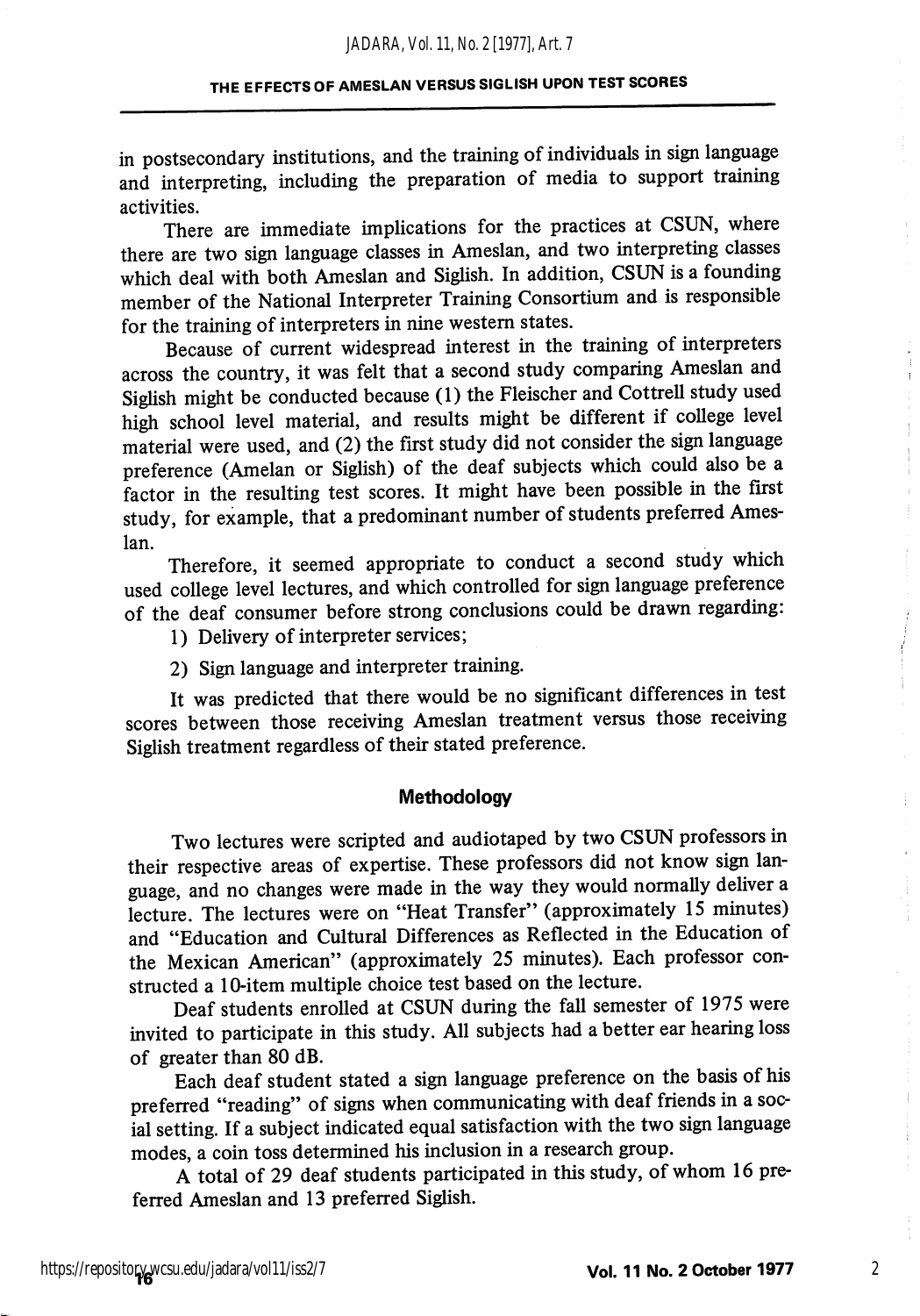### THE EFFECTS OF AMESLAN VERSUS SIGLISH UPON TEST SCORES

The Ameslan-preference group  $(N = 16)$  was broken into two subgroups (see Figure 1). Half ( $N = 8$ ) received the two lecture treatments in Ameslan, whereas the other half (N=8) received the two-lecture treatments in Siglish. The Siglish-preference group (N=13) was also broken into two subgroups, of whom seven received the two lecture treatments in Ameslan, and six received the two lecture treatments in Siglish.

The Siglish treatments were delivered without special endings or plur al indicators. Subjects were told that the study had to do with the effects

| Figure 1                        |         |         |  |  |  |  |
|---------------------------------|---------|---------|--|--|--|--|
| PREFERENCE AND TREATMENT GROUPS |         |         |  |  |  |  |
| <b>Treatment</b>                |         |         |  |  |  |  |
| Preference                      |         |         |  |  |  |  |
|                                 | Ameslan | Siglish |  |  |  |  |
| <b>AMESLAN</b>                  | $N = 8$ | $N = 8$ |  |  |  |  |
| <b>SIGLISH</b>                  | $N = 7$ | $N = 6$ |  |  |  |  |

The interpreter had carefully rehearsed each audiotape prior to the experiment in order to insure strict adherence to the unique syntax of each language mode. This person had no knowledge of the test items until after the experiment was completed.

In each test situation, the audiotaped lecture on "Education and Cultural Differences as Reflected in the Education of the Mexican-Amer ican" lecture preceded the audiotaped lecture on "Heat Transfer". The tape was played at a normal level of sound and rate of speed, and the inter preter interpreted the material as he would in a normal classroom setting, though rendering Ameslan in one case and Siglish in the other. After each lecture, the deaf students took a multiple choice test based on the material presented.

Data were subjected to a  $2 \times 2$  analysis of variance. The independent variables of (1) sign language preference and (2) sign language treatment were analyzed against the combined test scores of the two lectures.

Findings and Conclusions

| Table 1<br>MEAN SCORES BY TREATMENT, PREFERENCE, AND LECTURE |                                          |                                                            |                                 |                                 |  |  |  |  |
|--------------------------------------------------------------|------------------------------------------|------------------------------------------------------------|---------------------------------|---------------------------------|--|--|--|--|
| Treatment                                                    | Preference                               | <b>Education of</b><br>Mexican-<br>American $\overline{X}$ | Heat<br>Transfer $\overline{X}$ | Combined $\overline{X}$         |  |  |  |  |
| Siglish<br>Siglish<br>Ameslan<br>Ameslan                     | Siglish<br>Ameslan<br>Siglish<br>Ameslan | 4.71<br>4.25<br>4.50<br>5.87                               | 5.57<br>4.25<br>5.66<br>5.50    | 10.28<br>8.50<br>10.16<br>11.37 |  |  |  |  |